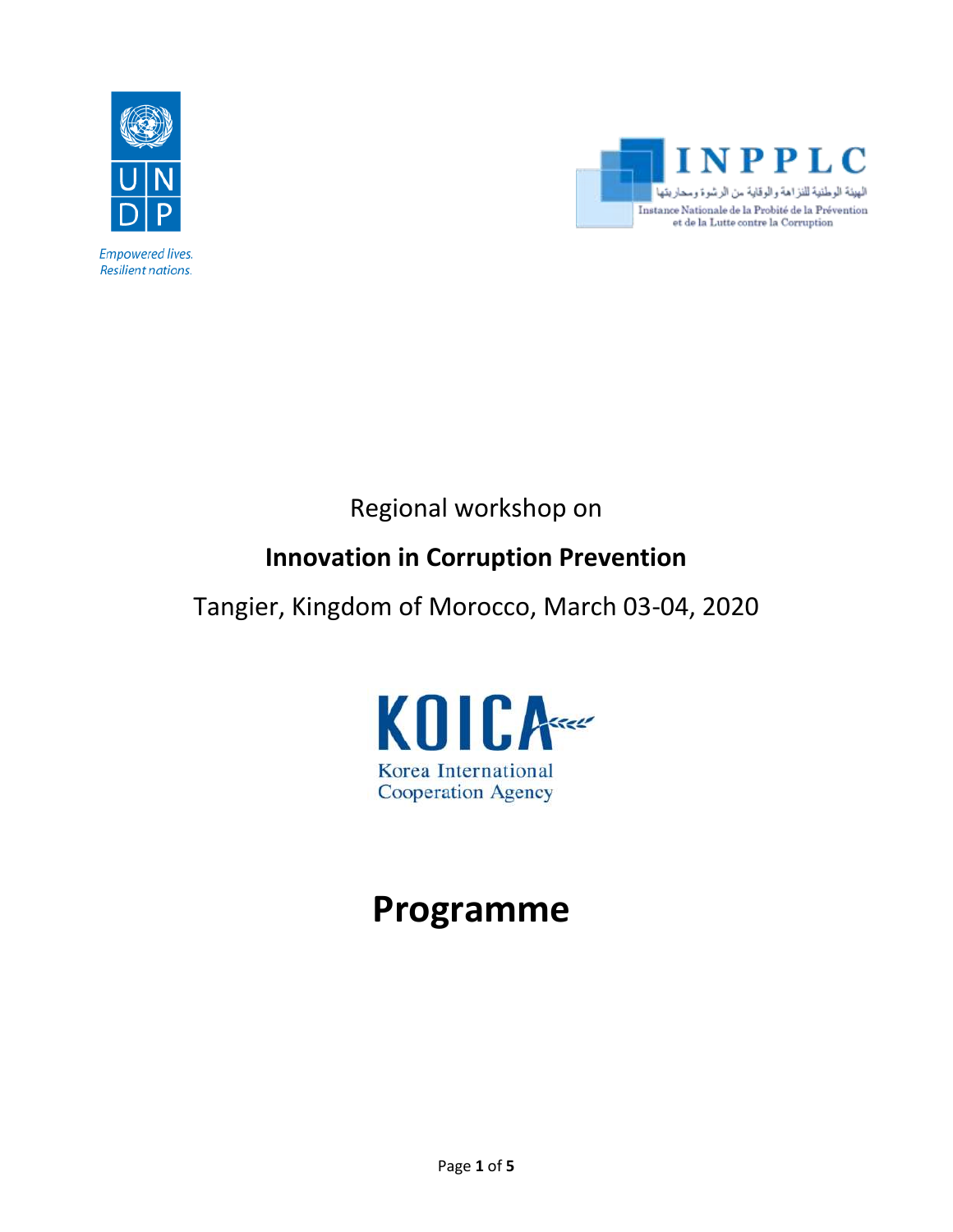#### **Overview**

In cooperation with the National Authority for Probity, Prevention and Fight Against Corruption in Morocco (INPPLC), the United Nations Development Programme (UNDP) is organizing a regional workshop in Tangier, Morocco, on 03-04 March 2020, as part of its regional project on Anti-Corruption and Integrity in Arab Countries (ACIAC), which is implemented in partnership with the Korean International Cooperation Agency (KOICA).

The regional workshop is based on a conviction that is being shaped and promoted by anti-corruption actors around the globe. It is based on the notion that tackling corruption successfully requires preventive and punitive efforts alike, and that such efforts are an integrated system that should not wait until after the occurrence of corruption to act; but should rather seek to prevent it in a pro-active manner. In this regard, prevention must not be understood simply as awareness-raising and public education, notwithstanding their importance. Instead, corruption prevention is increasingly evolving to become an elaborate set of standards, tools and approaches that have demonstrably proven their effectiveness in curbing this phenomenon.

Attended by senior representatives of agencies and ministries working on corruption prevention from several Arab countries, in addition to representatives of civil society and experts from the region and partner countries and organizations, the regional workshop aim is to inform participants about the latest innovations in corruption prevention and their successful applications around the world, and to discuss ways to benefit from them in related country and regional efforts in the region. Among the innovations that will be highlighted are management of corruption risks, behavioral insights, use of technology, social accountability, collective action, and corruption proofing of legal texts.

The regional workshop is expected to conclude with a series of conclusions and recommendations that will serve as the basis of follow-up support to governmental and nongovernmental actors responsible for designing and implementing solutions in their respective countries, in line with international standards and the specificities of their country contexts.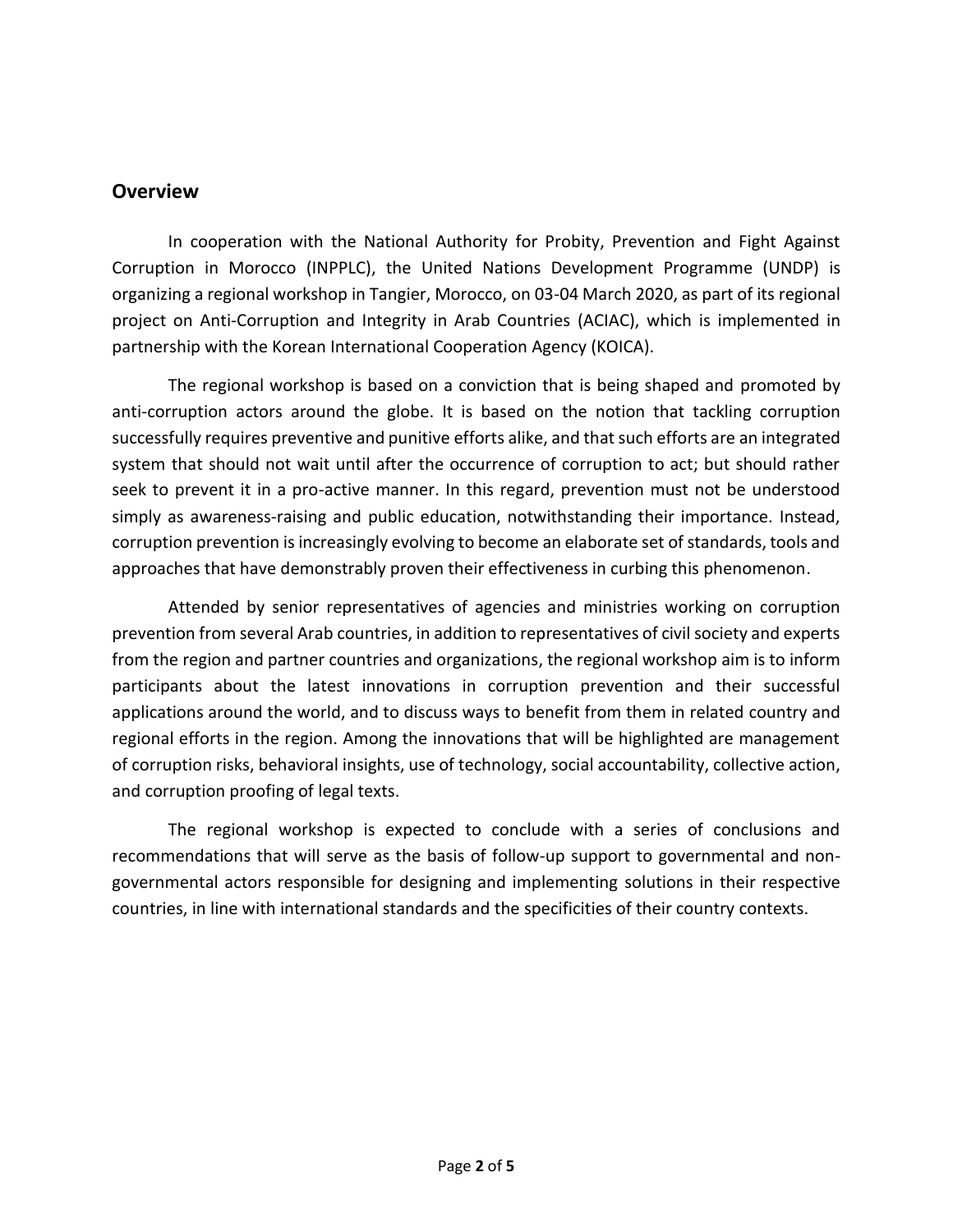### **Agenda**

## **Tuesday, 03 March 2020 09:30 – 11:00 Opening Session**  • **Opening remarks**  Mohamed Bachir Rachdi, Chairperson of the National Authority for Probity, Prevention and Fight Against Corruption, Morocco Edward Christow, Resident Representative, UNDP Morocco • **Corruption prevention in the Arab region: visions, achievements and challenges** Arkan El-Seblani, Chief Technical Advisor on Anti-Corruption and Integrity in Arab Countries, Amman Regional Hub, UNDP **11:00 – 11:30 Break 11:30 – 13:00 Session 1: Comparative Reading of Corruption Prevention Approaches** • **UN Convention Against Corruption** Anouar Ben Khelifa, Senior Advisor to the Arab Anti-Corruption and Integrity Network (ACINET) • **Internal Controls** Rania Uwaydah Mardini, Lecturer, American University of Beirut, Lebanon • **Management of corruption risks at sectoral level**  Mostafa Hunter, International expert, UNDP • **Open discussion 13:00 – 14:00 Lunch**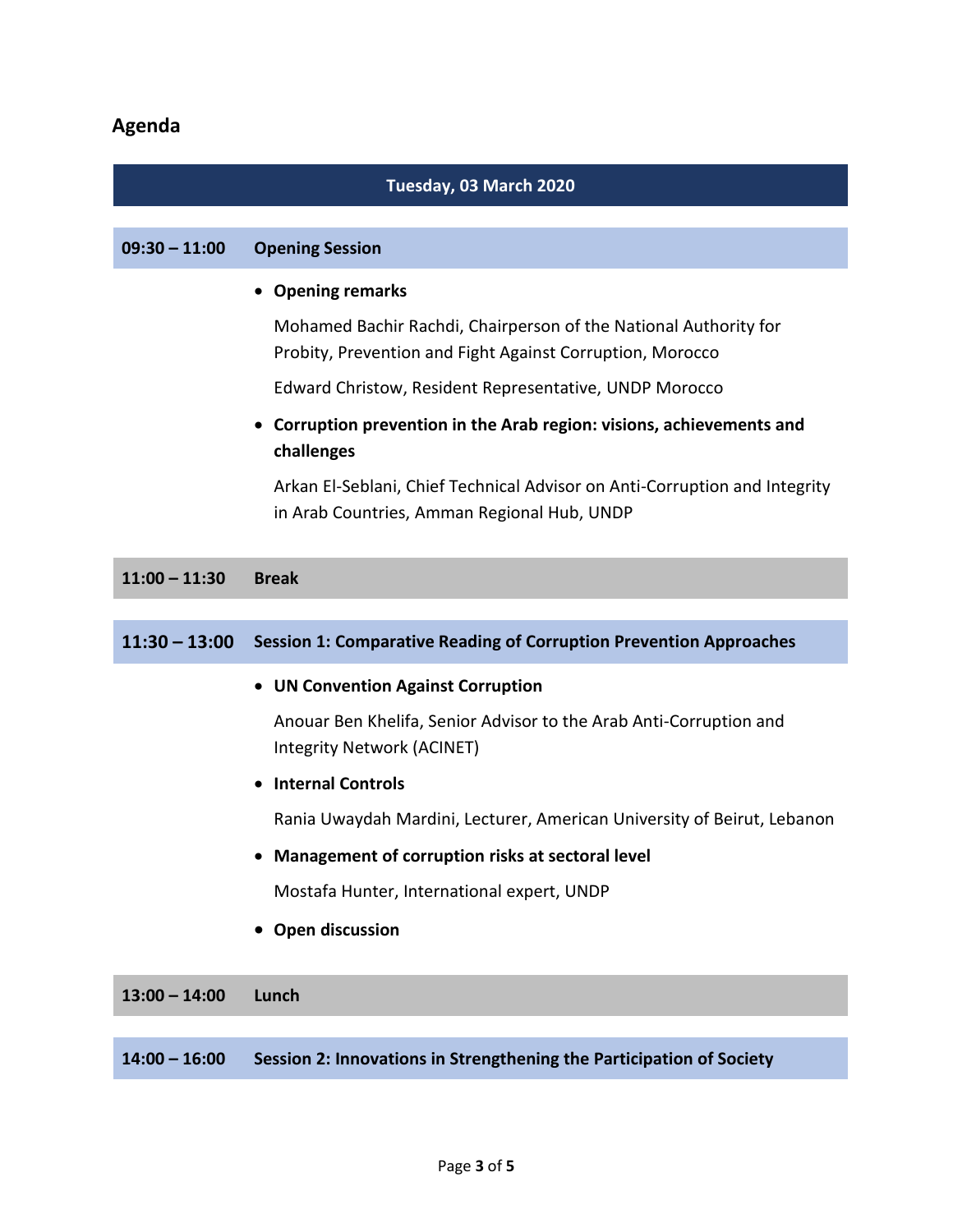|                 | Progress and challenges in civil society engagement                                                                                      |
|-----------------|------------------------------------------------------------------------------------------------------------------------------------------|
|                 | Juanita Olaya, Member of the UNCAC Coalition                                                                                             |
|                 | Experience from Lebanon: Role of civil society in advocating for access to<br>information                                                |
|                 | Assaad Thebian, Founder and Director of "Gherbal Initiative"                                                                             |
|                 | <b>Experiences from Eastern European countries and the Commonwealth of</b><br>$\bullet$<br><b>Independent States</b>                     |
|                 | Irakli Kotetishvili, Policy specialist, anti-corruption and public<br>administration, Istanbul Regional Hub, UNDP                        |
|                 | <b>Open discussion</b>                                                                                                                   |
| $16:00 - 16:30$ | <b>Break</b>                                                                                                                             |
|                 |                                                                                                                                          |
| $16:30 - 18:30$ | <b>Session 3: Innovations in Promoting Ethical Conduct</b>                                                                               |
|                 | Online asset declaration system in Ukraine                                                                                               |
|                 | Anna Kovtunenko, Head of the IT systems and information protection<br>department, National Agency on Prevention of Corruption in Ukraine |
|                 | <b>Behavioral Insights for corruption prevention</b>                                                                                     |
|                 | Ahmad Baasiri, Nudge Lebanon                                                                                                             |
|                 | Open discussion                                                                                                                          |
|                 | Wednesday, 04 March 2020                                                                                                                 |
| $09:00 - 11:00$ | Session 4: Innovations in Enhancing Transparency in Public Procurement                                                                   |
|                 |                                                                                                                                          |
|                 | Online public procurement portals in Ukraine                                                                                             |
|                 | Anastasiya Kozlovtseva, Head of international relations and fundraising,<br><b>Transparency International Ukraine</b>                    |
|                 | Role of national anti-corruption agencies in managing public<br>procurement                                                              |
|                 |                                                                                                                                          |